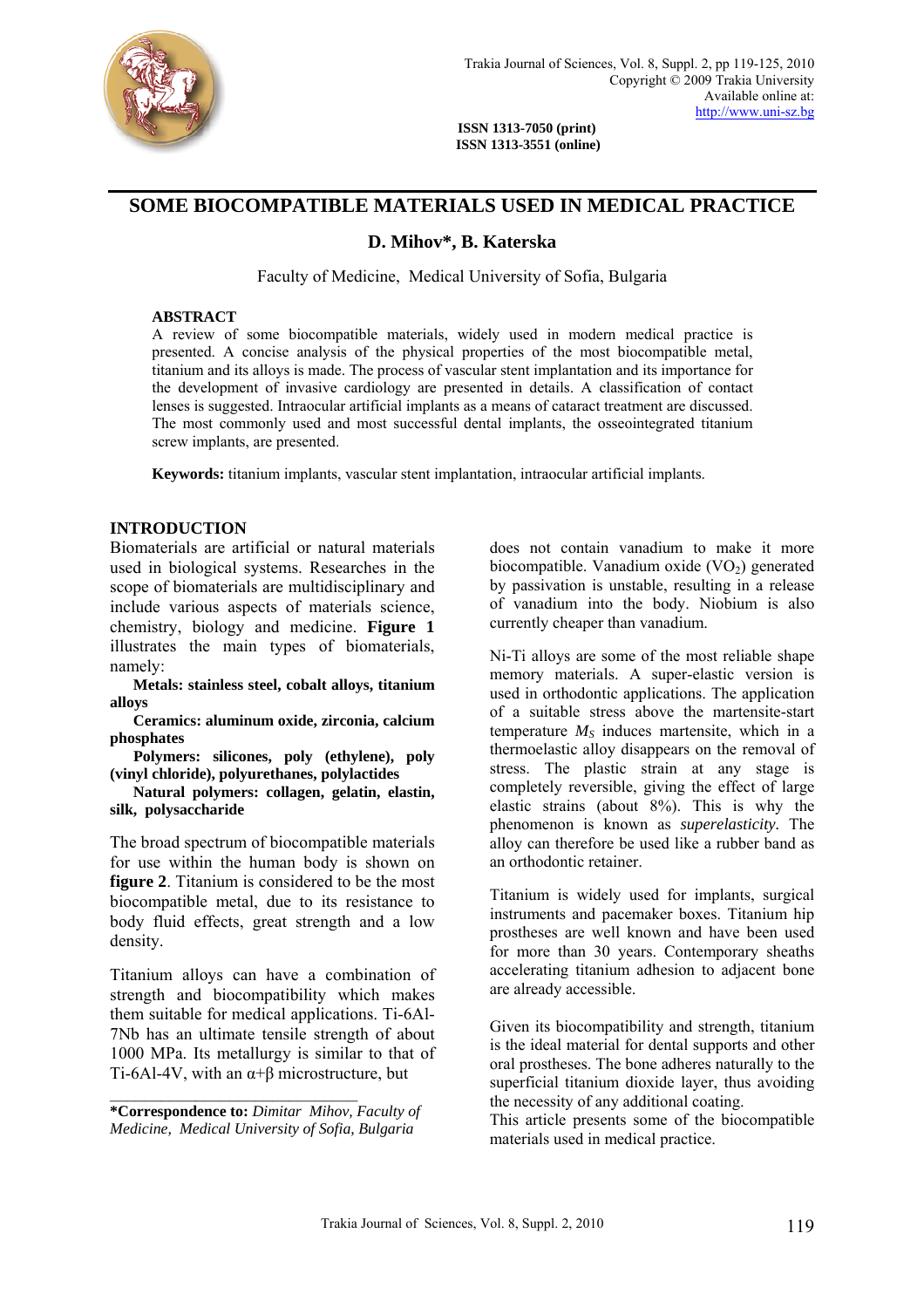

**Figure 1.** Main types of biomaterials human



**Figure 2.** Biocompatible materials in body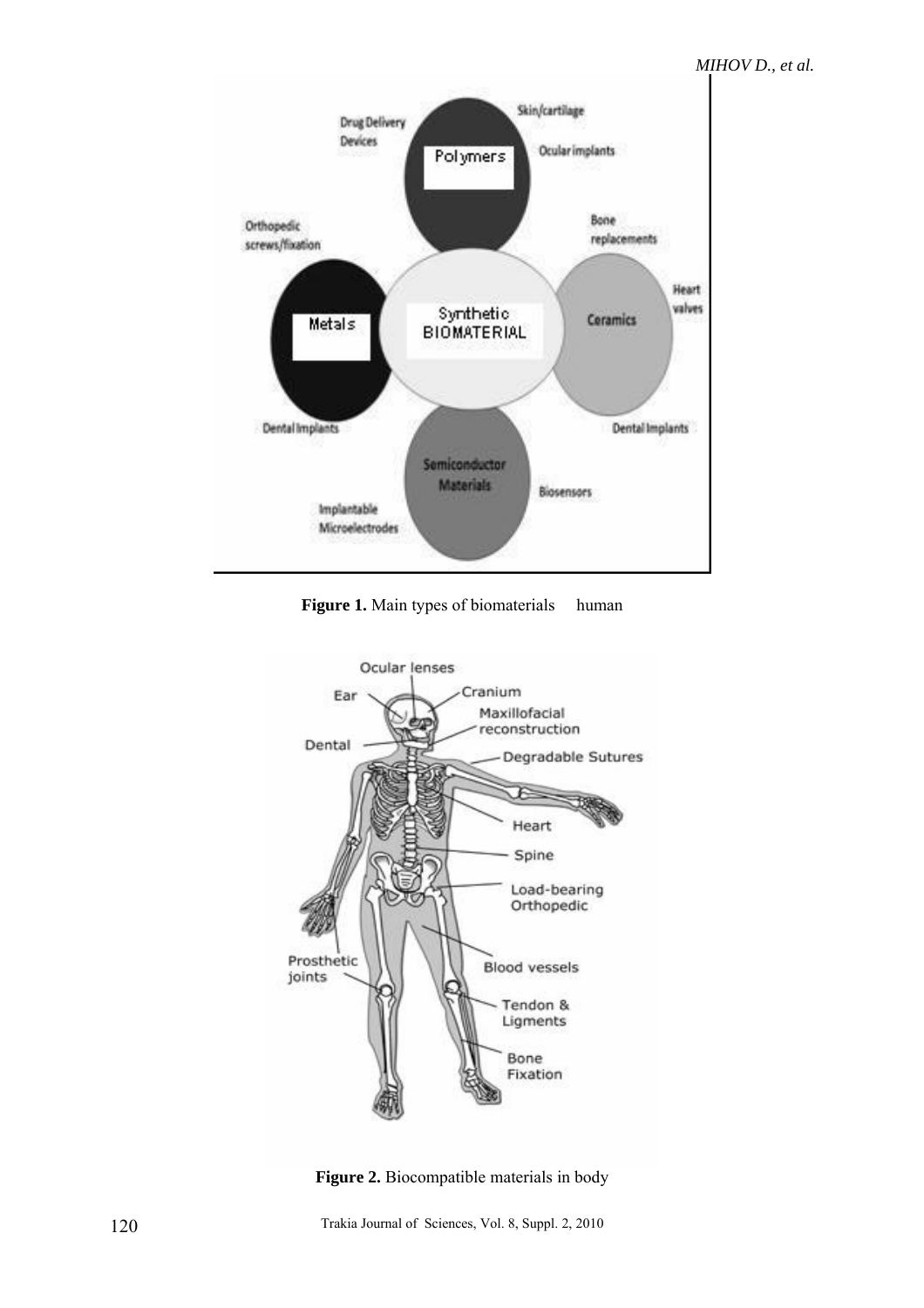#### **1. STENT IMPLANTATION**

Stent implantation is a stage in the development of invasive cardiology. The concept of intravascular stent implantation was developed by *Dotter* in 1964, but it was not introduced into practice until 1985, when *Sigwart* implanted the first intravascular stent, a self-expandable Wallstent, in a human iliac artery.

The stent is a miniature metallic mesh **(Figure 3.)**, usually made of stainless steel filaments or recently, of special nickel-titanium or cobaltchromium alloys, which is mounted on a dilatation balloon and implanted into the dilated arterial site.



**Figure 3.** An example of a stent

Routine stent use into practice has significantly reduced the incidence of complications, restenosis and repeat revascularisation after coronary angioplasty **(Figure 4)**. A great number of study results, including these from 8- and 10-year follow-ups of patients, have shown the superiority of coronary stent placement over cardiosurgical revascularisation.

However, the tendency to prevalent recurrent complaints and repeat revascularisation is still observed in patients with stents. A possible decision of this problem is the introduction of drug-eluting stents. These are stents, loaded with a specific drug, usually a cytostatic agent, which inhibits the endothelial and fibromuscular excessive proliferation, induced by the presence of a foreign body in the blood vessel. Presently, in the world, as well as in Bulgaria, an increasing number of interventions is performed in other than the coronary arteries – carotid artery stenting, endoaortic prosthesis, laser atherectomy and rotablation, angioplasty of peripheral, visceral and renal arteries, closure of atrioventricular fistulas, vascular embolisation (for example, in

tumors of vascular origin), insertion of inferior vena cava filters in cases of pulmonary thromboembolism, superselective fibrinolysis in cases of pulmonary thromboembolism, percutaneous mitral and aortic valvuloplasty, etc.

### **2. OCULAR LENSES**

Contact lenses are the second widespread means for correction of visual disturbances, due to deviations in the ocular optical system (hyperopia, myopia, astigmatism, keratoconus). Contact lenses are also used with cosmetic purposes for accentuating or changing the eye colour (colour contact lenses), protection of the eyes from radiation, enhanced healing of corneal lesions, etc.

Depending on material, there are three main types of contact lenses:

• Rigid lenses from plexiglass (PMMA). These lenses are in fact outdated and are rarely used.

• Soft lenses from gel-like plastic materials. These lenses are a little bit larger than the iris and find the most common application.

• GP lenses, known as rigid gas permeable (RGP) lenses, produced of rigid, hydrophobic plastic materials and recommended in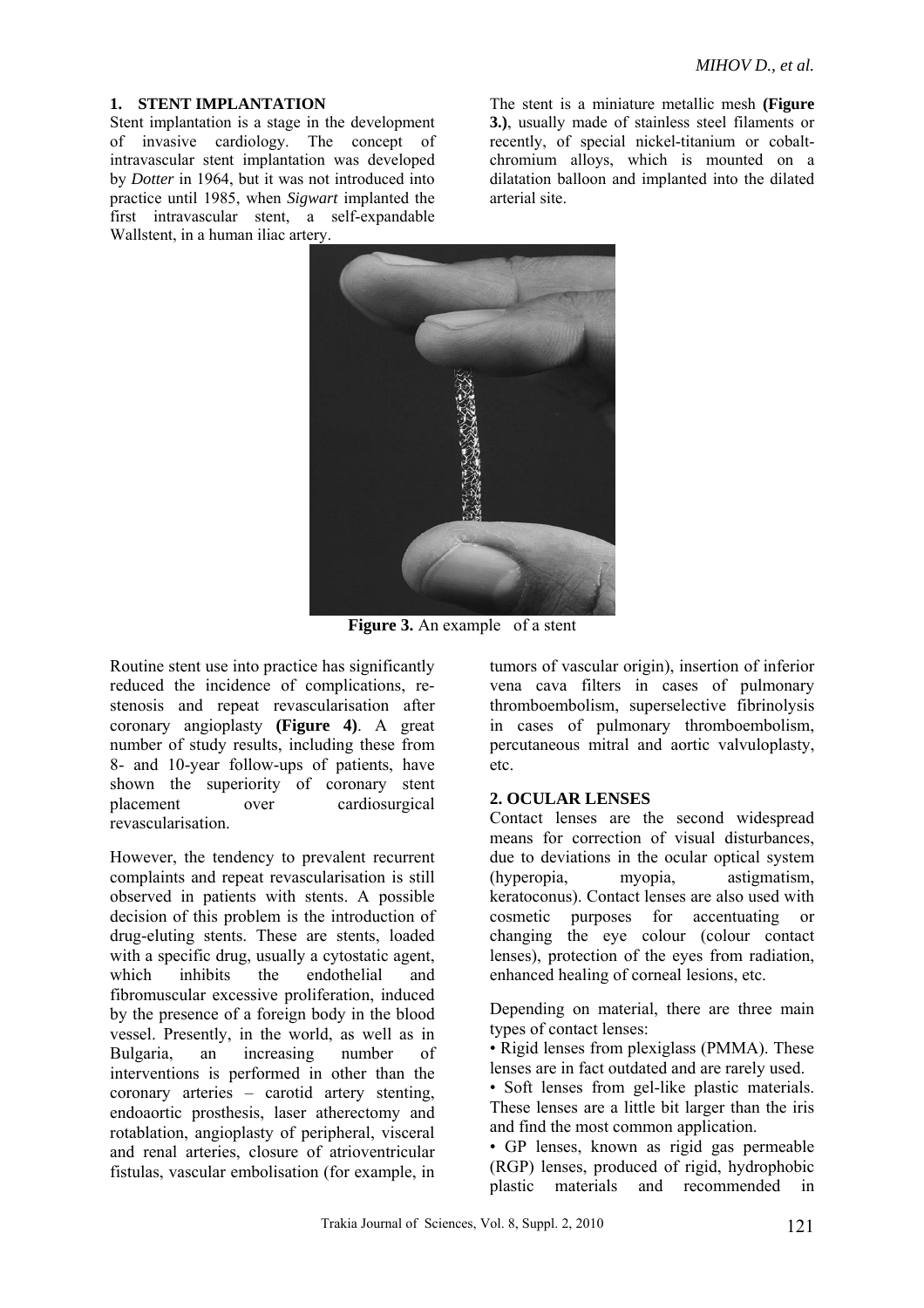*MIHOV D., et al.* 

presbyopia and severe astigmatism. Usually, these lenses have a diameter of about 8mm and are smaller than the iris.

• Silicone-hydrogel lenses, a type of soft contact lenses, known also as "breathing"

lenses and produced of a silicone polymer. Silicone-hydrogel lenses are increasingly implemented into practice and are considered to be one of the best achievements in contactology.



**Figure 4.** A coronary stent

## **2.1. Intraocular lenses**

Cataract is a condition of loss of transparency of the lens of the eye or of its capsule, varying in degree from slight to complete opacity. This

may result in gradual reduction of vision to complete obstruction of the passage of light and images to the retina.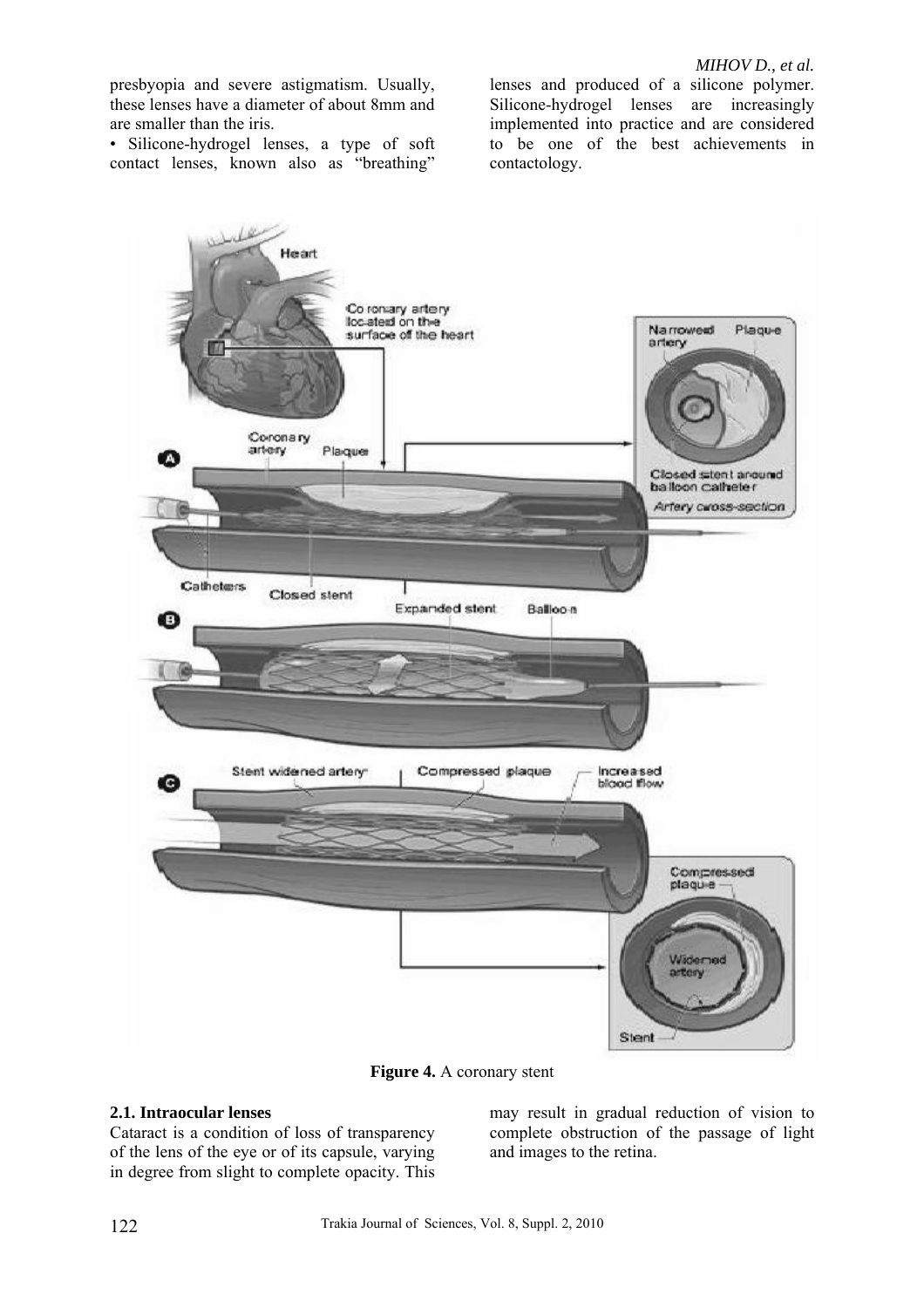The most effective and common treatment of a cataract is the surgical, i.e. removal of the lens and its replacement with a suitable artificial lens (an implant), which results in restoration of patient's vision and quality of life.

The surgical intervention consists of breaking and removing the cloudy natural lens with a miniature probe through a very small incision (of about 2-2.5mm).

After then, an artificial lens is implanted through the same incision and the visual function of the eye is restored. The intervention is bloodless and sutureless.

Usually, the cataract extraction takes 20 or some more minutes and the majority of patients return quickly and easily to their normal rhythm of life.

This is due to the artificial intraocular lens (IL) implanted into the eye during the final stage of the surgical intervention. The intraocular lens **(Figure 5)** is an artificial lens, which replaces

the cloudy cataract and restores the visual function of the eye. The traditional method of cataract surgery includes the insertion of a monofocal lens, which corrects hyperopia and avoids the necessity of wearing glasses for myopia and correction of the existing astigmatism.

The new generation of artificial lenses aims at correcting some refraction anomalies, such as astigmatism, myopia and hyperopia. Besides, the improved design of the lens surface protects the eye (retina) from the ultraviolet spectrum of the daylight and improves vision in unfavourable light conditions (in foggy weather or at dusk).

Types of intraocular lenses:

- Intraocular implants with one focus and a filter for UV and blue light
- Intraocular implants with more than one focus
- Multifocal lenses, correcting hyperopia and myopia.



**Figure 5.** An intraocular lens

### **2.2. Artificial cornea**

In March 2004, Dr. Ming Wang entered in the history of medicine as the first surgeon in the world who succeeded in implanting an

artificial cornea (alphacor). This revolutionary surgical intervention can help people who have lost their vision due to corneal damage and who have been irresponsive to other treatment methods.

Alphacor is an artificial cornea made of a biocompatible, flexible, hydrogel material, relative to the material used for soft contact lenses. It consists of a central transparent zone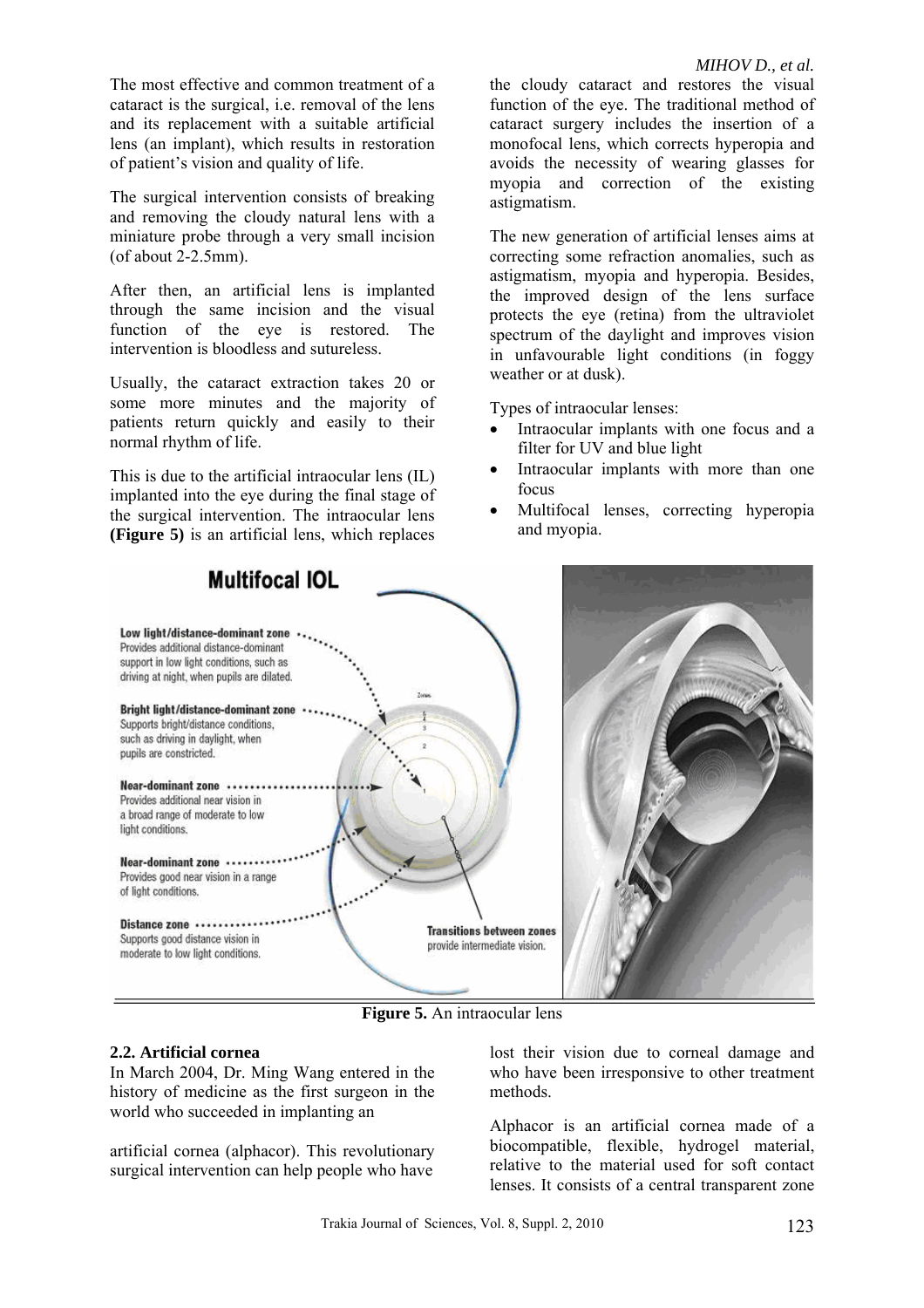with refractive properties and a periphery, which stimulates the restoration of the eye onto the foreign body.

## **3. DENTAL IMPLANTS**

Being an artificial substitute of the lost tooth, the dental implant is used in dental prosthetics as a support of bridges and crowns. There are several types of dental implants, generally classified as osseointegrated and fibrointegrated implants.

Presently, the most commonly used and successful implants are the osseointegrated titanium screw implants (Figure 6), which are based on the fundamental inventions of the Swedish Professor Per-Ingvar Brånemark, who

put the basis of contemporary implantology 30 years ago. He has proved experimentally that the intraosseously implanted titanium is surrounded by a newly formed bone, adhering to it – a phenomenon, called "osseointegration". This is a remarkable, rarely observed in the nature process – namely, the creation of a bond between the living tissue (bone) and the foreign body (titanium/metal). Thus, the structural and functional relationships between the bone and implant are formed, making the bone-implant complex a complete unit.



**Figure 6.** Appearance of the most commonly used dental implants

After the rise of implantology, the variety of implants and implant systems is difficult to be described. Different criteria for implant classification are used. According to their shape, 98% of the modern implants are helical. According to the material of which they are made, titanium implants are mostly used, although there are some implants made of ceramics. In fact, the wide variety of implants is due to their most important part, the surface of the implant. For creating a maximum strong bone-implant bond and a large contact surface, the specialists test different types of implant surfaces and coatings. There are implants with various threads, specifically grooved apexes and various coatings – hydroxyapatite or triphosphorous complexes, acid- or laserroughened surfaces.

## **REFERENCES**

- 1. Dineen MK, Shore ND, Lumerman JH, Saslawsky MJ, Corica AP (2008). "Use of a Temporary Prostatic Stent After Transurethral Microwave Thermotherapy Reduced Voiding Symptoms and Bother Without Exacerbating Irritative Symptoms". J. Urol. 71 (5): 873–877.
- 2. Ali Riza Kural, İlter Tüfek, Haluk Akpinar, Adil Gürtuğ. Journal of Endourology. November 2001, 15(9): 947- 948.
- 3. Kumar GVP; Mathew L. "Novel stent design for Percutaneous aortic valve replacement". 4th Kuala Lumpur International Conference on Biomedical